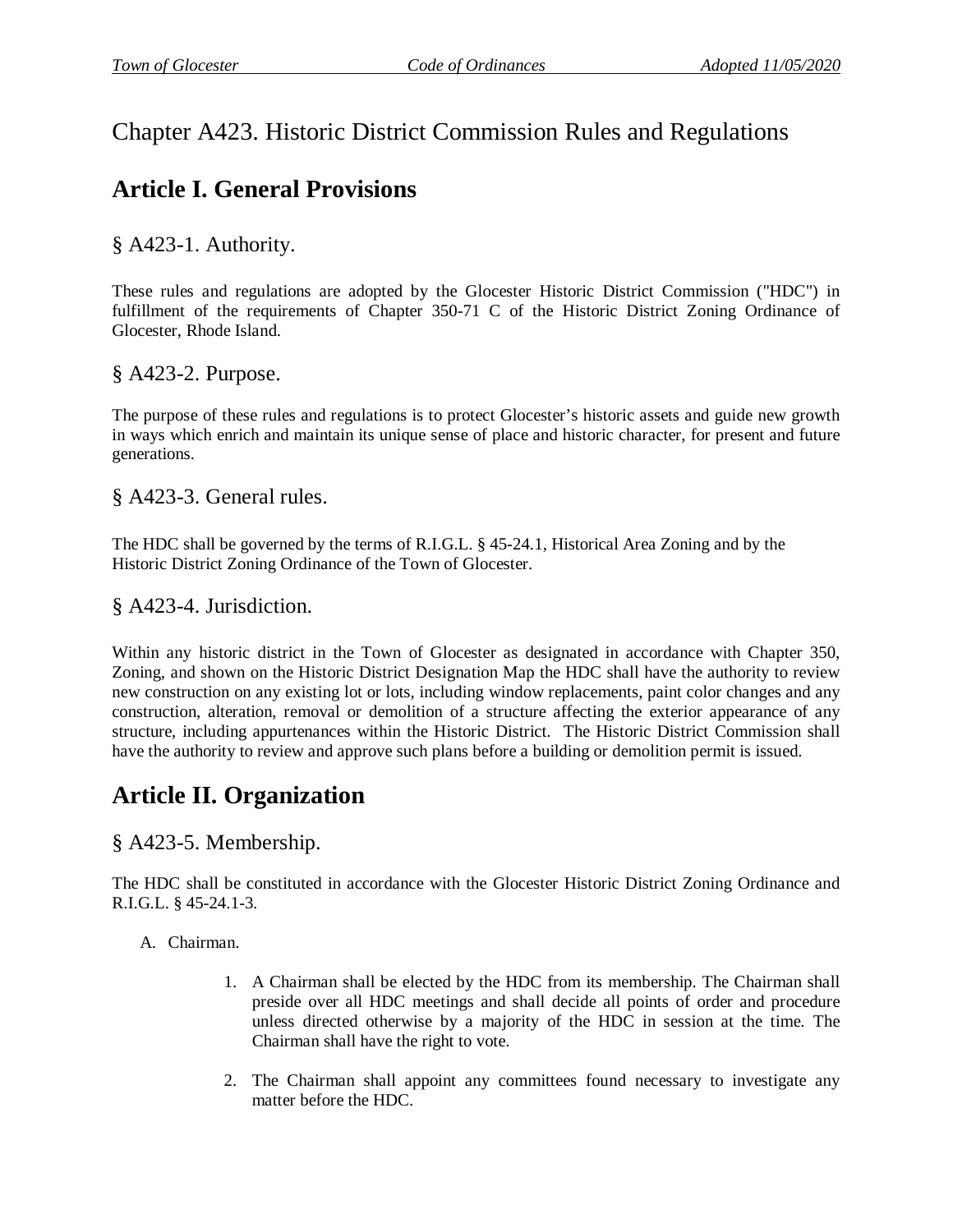- 3. The Chairman shall review items proposed for each meeting and determine the agenda for each meeting.
- B. Vice-Chairman. The Vice-Chairman shall, in the absence or disability of the Chairman, perform the duties of the Chairman.
- C. Secretary.
	- 1. The Secretary shall ensure that public notice of each HDC meeting is properly posted.
	- 2. The Secretary shall ensure that applicants receive written notification in advance of pertinent meeting dates and shall provide written notification of findings, approvals, and disapprovals for applications for certificates of appropriateness.
	- 3. The Secretary shall keep a record of all resolutions, proceedings, findings of fact, decisions and actions.
	- 4. The Secretary shall ensure that the Building Official and any other appropriate official or agency of the Town is notified of the issuance of a certificate of appropriateness.

#### § A423-6. Records.

The Secretary shall have the responsibility of keeping the HDC's records. The HDC may also require verbatim recorded or stenographic records.

- A. All records of the HDC shall be on file for public view at the office of the Glocester Town Clerk. A fee may be charged for copies of any records.
- B. Minutes. Minutes of HDC meetings shall show the vote of each member present on each question, including abstentions. Minutes shall also contain:
	- 1. A listing of HDC members present and absent;
	- 2. A listing of others in attendance whose presence may be significant to the proceedings, including but not limited to the Building Official, Town Solicitor, members of any public body and applicants and/or representatives;
	- 3. Approval of the minutes of the previous meeting;
	- 4. Summary of applications for certificates of appropriateness and the preservation issues presented, including a description of the structures or appurtenances which will be affected;
	- 5. Summary of arguments and materials presented in connection with each application, including supporting documents, objections and corrections;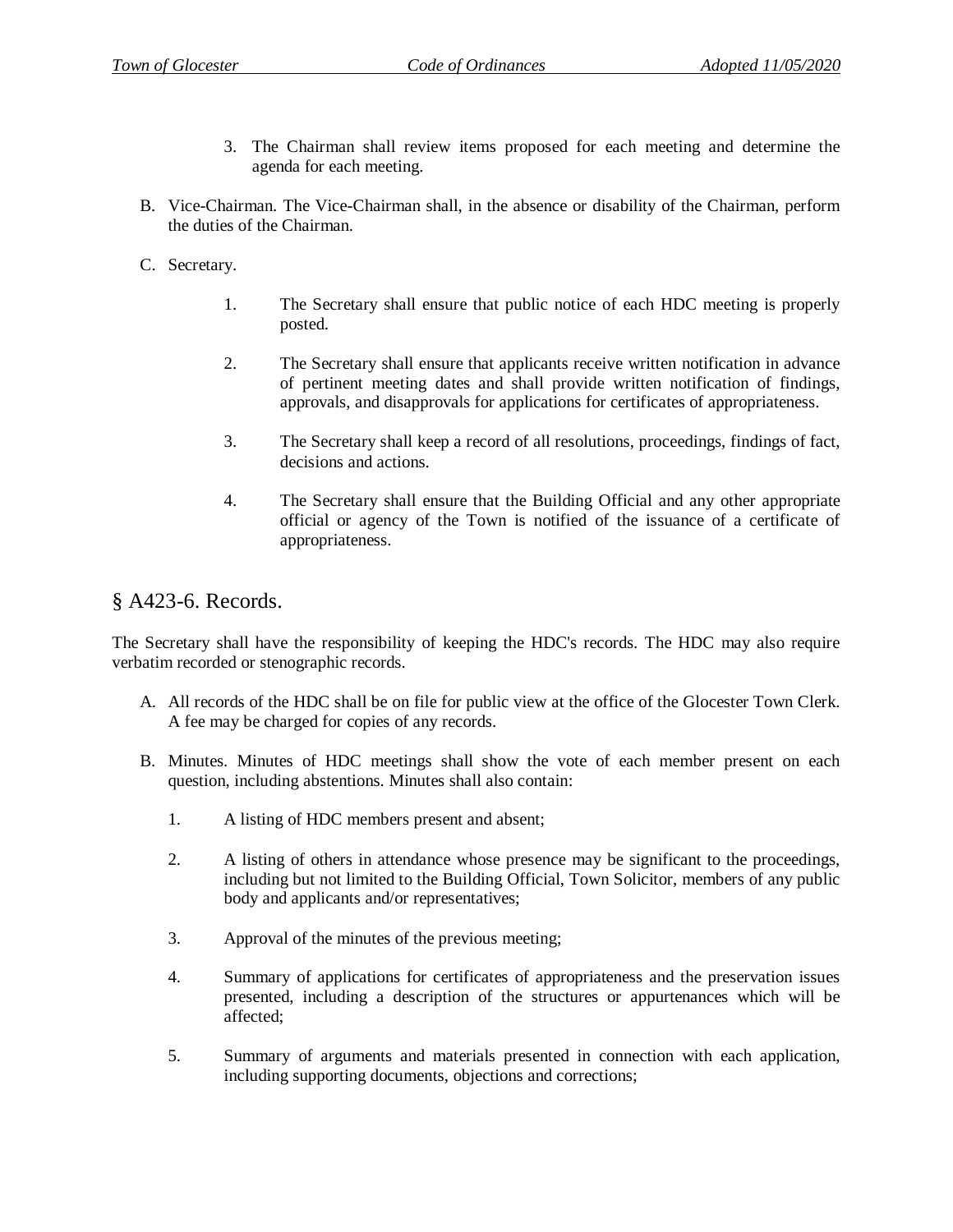- 6. Summary of HDC deliberations for applications for a certificate of appropriateness including references to the HDC standards and guidelines used; and
- 7. Findings of fact, conclusions reached, and actions taken on applications or other general business before the HDC.

#### § A423-7. Legal counsel.

The Town Solicitor's office shall be requested by the HDC to assist in all legal matters.

### **Article III. Meetings**

#### § A423-8. Regular meetings.

The HDC shall establish a schedule of regular meetings at the beginning of each calendar year and shall post this schedule in the Town Clerk's office and the Harmony Library. Supplemental written public notice of any regular meeting shall be given no less than 48 hours before the date.

### § A423-9. Emergency meetings.

An emergency meeting may be held upon an affirmative vote of the majority of the members of the HDC. The meeting notice and agenda shall be posted as soon as practicable.

#### § A423-10. Cancellation of meetings.

Regular meetings may be cancelled by the Chairman. Notice of cancellations shall be given to all members and all applicants scheduled for the meeting not less than 24 hours prior to the time set for the meeting and posted as soon as practicable.

#### § A423-11. Attendance.

The HDC shall advise the Town Council President of any member of the HDC who is absent without proper excuse more than five consecutive regular meetings. The HDC shall request that the position be declared vacant and that a new member be appointed. Absences due to illness or emergency may be recognized as excused absences. The Chairman shall notify a member when he/she is approaching the maximum number of unexcused absences.

#### § A423-12. Conduct of meetings.

All meetings shall be open to the public. The order of business at regular meetings shall include:

- A. Call to order.
- B. Roll call.
- C. Pledge of Allegiance
- D. Approval of the minutes of previous meetings.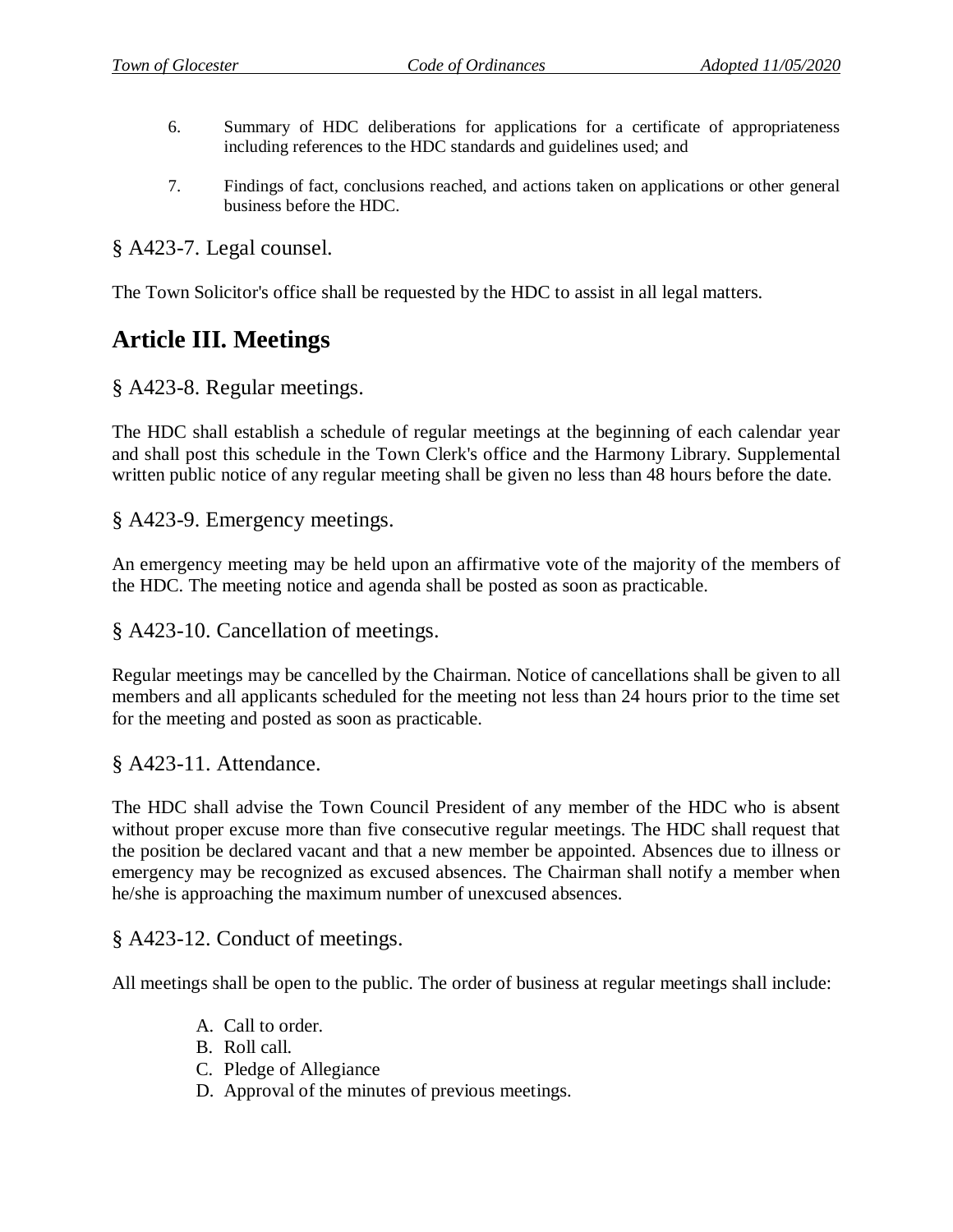- E. Committee reports.
- F. Old business.
- G. New business.
- H. Adjournment.

## **Article IV. Procedures**

§ A423-13. Quorum; vote required for action.

Five members of the HDC shall constitute a quorum and the concurring vote of a majority, but not less than four, of the members present shall be necessary for either approval or rejection of any plans before the HDC for review and for establishing or amending HDC rules and regulations and standards of review.

§ A423-14. Conflicts of interest.

No HDC member shall take part in the consideration or determination of any case for a certificate of appropriateness in which he/she is a party or has a financial interest except as noted in the Rhode Island Ethics Commission Advisory Number 8, dated November 30, 1989. It shall be the responsibility of the HDC member having a potential conflict of interest to disclose such conflict to the HDC and to recuse himself/herself from participation in the discussion or the vote. Minutes shall state that the member has recused himself/herself from consideration of the matter.

§ A423-15. Conduct of members.

Members of the HDC shall be discouraged from expressing individual opinions concerning any application with any persons prior to the determination of that application, except in accordance with these rules and the adopted Standards and Guidelines.

§ A423-16. Site visits.

The HDC shall be available to meet on site with the applicant or his/her representatives at any time in the design process in order to advise them informally concerning the HDC's procedures and guidelines, the nature of the area where the proposed construction is to take place, and other relevant factors. The applicant shall agree, by signing the application, to allow the HDC, as a group or individually, to make site visits from time to time as deemed necessary.

### § A423-17. Advisory opinions.

Other than at a regular or emergency meeting, the HDC shall refrain from any indication of approval or disapproval of applications but shall not, for that reason, be barred from a reasonable discussion of the applicant's proposals. No advice or opinion given, or reported as having been given, by any member of the HDC at a preapplication conference, at a site visit, or at an informal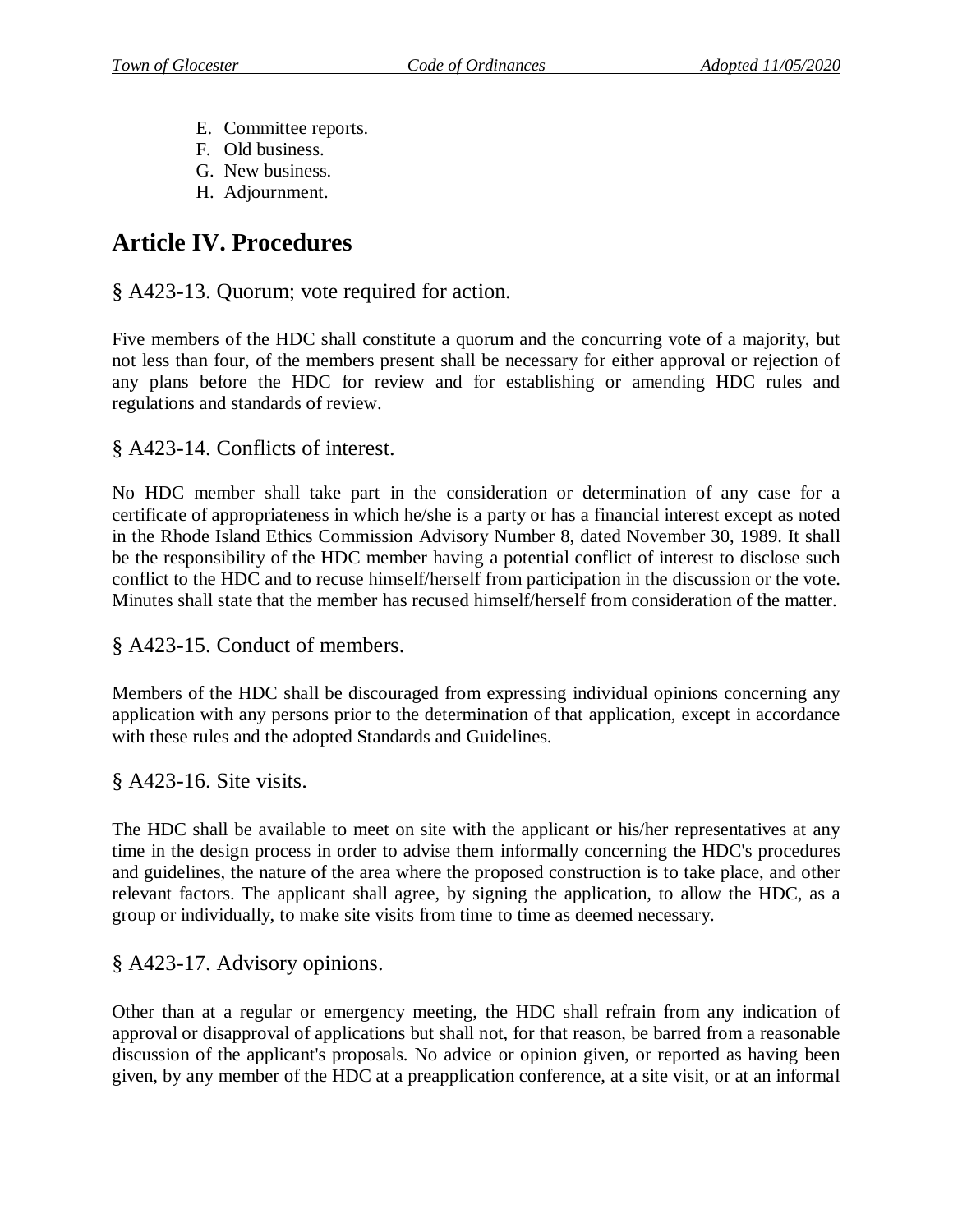meeting shall be in any way official or binding upon the HDC. Only the official vote of the HDC shall be binding.

# **Article V. Applications for Certificate of Appropriateness**

§ A423-18. Application for certificate of appropriateness.

- A. An application for a certificate of appropriateness is necessary for all new construction on any existing lot or lots, including window replacements, paint color changes and any construction, alteration, removal or demolition of a structure affecting the exterior appearance of any structure, including appurtenances within the Historic District. A certification of appropriateness is required before the issuance of a building permit.
- B. An applicant seeking a certificate of appropriateness may request a preapplication conceptual conference with the HDC.

§ A423-19. Filing of applications.

Applications for certificates of appropriateness must be filed in person to the Building Official. Applications must be signed by the property owner and applicant. Applications must be accompanied by all documentation reasonably necessary to evaluate the proposal, including photographs, drawings, plans, or other information as requested by the HDC or Building Official. Three sets of all application documents, including the application form and all plans and other data, must be filed.

§ A423-20. Acceptance of applications.

Applications shall be reviewed for completeness by the Building Official. Incomplete applications shall be returned to the applicant by the Building Official within seven working days of receipt. Complete applications, together with all maps, plans and other data, shall be accepted by the Building Official and forwarded to the HDC. Acceptance of an application does not preclude the HDC from requesting additional information which it determines to be necessary.

### **Article VI. Action on Applications**

§ A423-21. Review criteria.

In reviewing applications for certificates of appropriateness or recommendations of compatibility the HDC shall use the criteria set forth in R.I.G.L. § 45-24.1 et seq. and Chapter 350, Zoning. In addition, the HDC will use its adopted Standards and Guidelines.

§ A423-22. Consideration of applications.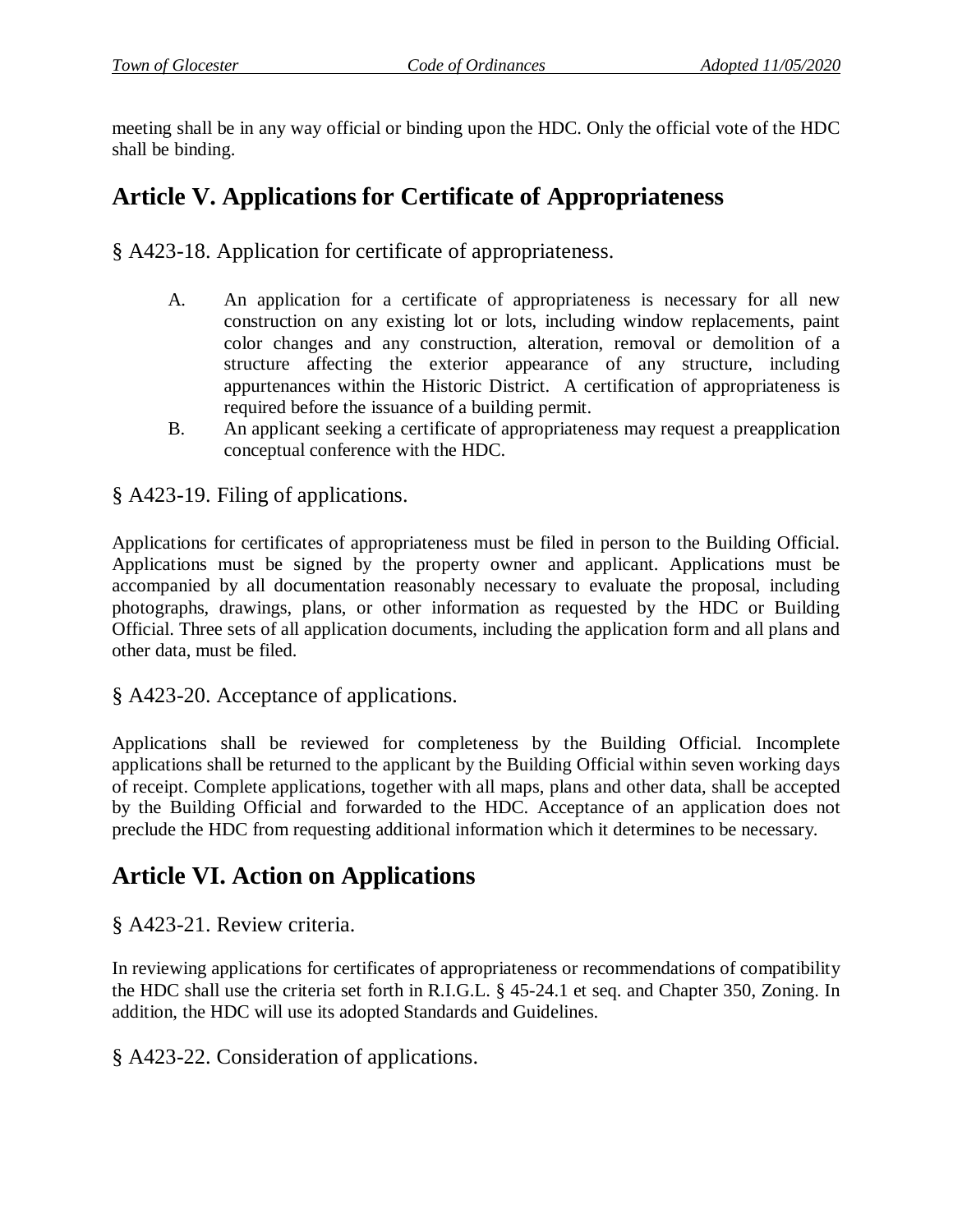Complete applications shall be considered by the HDC within 30 days after acceptance. The order of business for consideration of applications for certificates of appropriateness shall be determined by the Chairman and shall include the following:

A. A preliminary statement by the HDC concerning the application.

B. A presentation by the applicant or designated agent, including opinions and material in support of the application.

C. Comments by any official, commission, agency of the Town of Glocester, state agency, or any historical, preservation or neighborhood organization.

D. Comments and/or questions from other interested parties.

- E. Comments and/or questions from HDC members.
- F. A summary of the application, including opinions and material presented.

G. After closing the hearing to public comment, HDC shall deliberate regarding a certificate of appropriateness based upon evidence submitted; and the impact of the project on the structure(s) and appurtenances.

H. Findings of fact and vote on applications for certificates of appropriateness. Such vote may be tabled for further consideration and subsequent action.

#### § A423-23. Determinations.

- A. An application for a certificate of appropriateness may be approved, denied, or approved with conditions. Motions to approve or deny a certificate of appropriateness shall include findings of fact and a specific reference to the criteria under which the proposal has been judged.
- B. All decisions of the HDC regarding issuance of a certificate of appropriateness shall be in writing. The HDC shall state the reasons and basis for each decision. All decisions shall be recorded with the Glocester Town Clerk.
- C. Issuance of a certificate of appropriateness. Upon granting a certificate of appropriateness, the HDC shall:
	- 1. Stamp three sets of all application documents, including the application form and all plans and other data. The stamped documents shall indicate the issue date and be signed by the HDC Chairman.
	- 2. Return one set of stamped, dated and signed documents to the applicant with a copy of the written decision.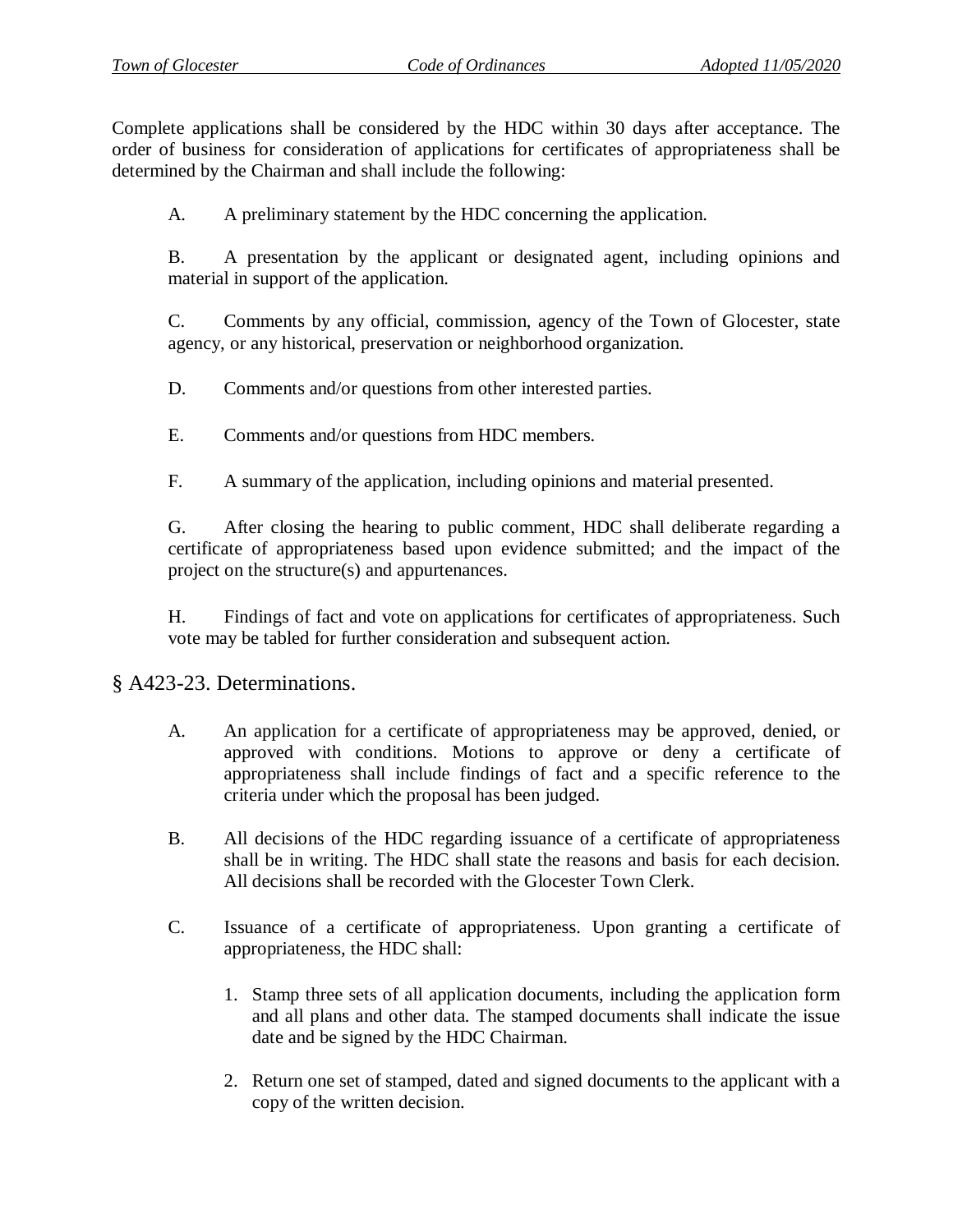- 3. Retain one set of stamped and signed documents for the HDC files at the office of the Building Official.
- 4. Provide one set of stamped and signed documents with a copy of written decision to the Building Official.

§ A423-24. Failure to act.

- A. Automatic approval. The failure of the HDC to act within 45 days from the date of acceptance of a completed application for a certificate of appropriateness shall be deemed to constitute approval.
- B. Extensions. Within this forty-five-day period the HDC may make written findings of fact stating that the application for a certificate of appropriateness requires further time for study and/or to obtain additional information. In such case the HDC shall have a period of up to 90 days from the date of acceptance of a completed application within which to act on such application.

§ A423-25. Modifications to application.

A pending application for a certificate of appropriateness may be modified by a written request from the applicant to the HDC. Such request shall include a description of the proposed change and additional and/or revised documentation. If an application is modified, it shall be considered a new application for a certificate of appropriateness.

§ A423-26. Modifications to certificate of appropriateness.

Changes to a project after a certificate of appropriateness has been issued shall require a new application for a certificate of appropriateness. The new application shall be submitted before construction of the changes begins, unless the HDC determines at a new preapplication conference that a full application is not required. Any changes not so approved shall be deemed a violation.

### **Article VII. Enforcement**

§ A423-27. Enforcement.

Provisions and requirements of certificates of appropriateness granted by the HDC shall be enforced by the Building Official.

§ A423-28. Procedures.